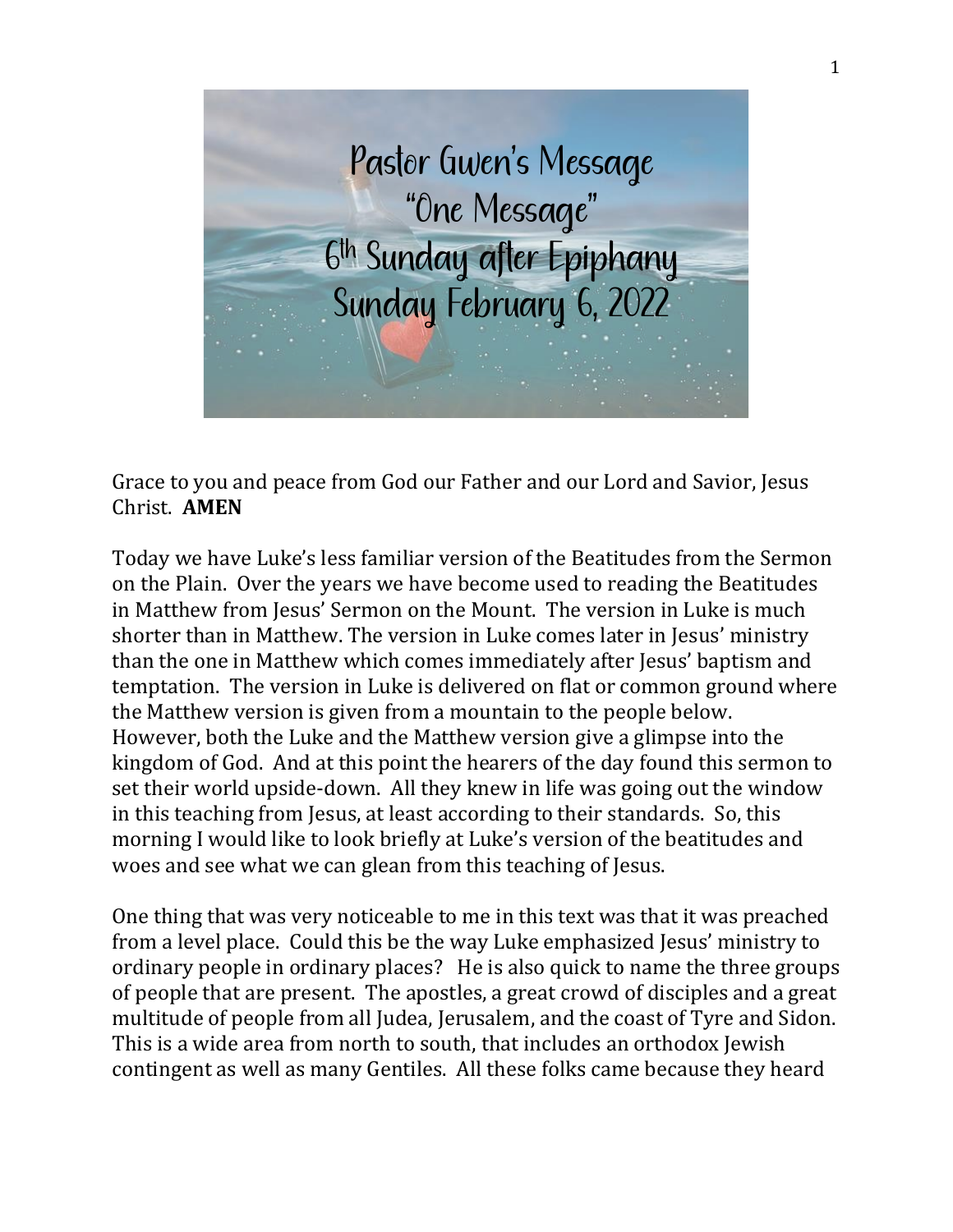that Jesus could help them. And he healed them, but his mission was also to teach them.

In teaching all people Jesus has a mixed message. For those who were broken, hurting, and rejected, Jesus tells them that there is hope for them. All the injustices they encounter daily will be turned up-side down. The poor will be rich, the hungry will be fed, the grieving will one day laugh again. And then Jesus turns his attention to those on the other end of the spectrum; the powerful, the popular, the beautiful people. For them Jesus has some woes, some caution.

There is only one sermon being preached on the plain. There was only one crowd. But there was a myriad of listeners present. Some were given hope and some heard warnings. And how is that any different from today? Will you hear the message of hope this morning or maybe be a bit uncomfortable and challenged with this teaching of Jesus?

That idea is one that is reiterated repeatedly in any good seminaries preaching class. A good preacher is responsible for what he or she says but even the best preachers are not responsible for what people hear. And that folks is where the Holy Spirit comes in. True, sometimes a preacher will say a word that will touch your heart, sometimes we will offend you, and sometimes we will make you wonder or question. But what you hear is not up to me, it is what God wants you to hear in this time and in this place. And I think Jesus is doing just that in this sermon on the plain.

Sundays when you come to church, I think it is fair to say, you need a good sermon. Somedays you need a blessing and sometimes a woe. To put it more succinctly, do you need a pat on the back or a kick in the butt? So, what do you hear today from this sermon on the plain? And it truly is not a plain sermon for sure! I do think that Jesus' sermon with both beatitudes and woes is descriptive rather than prescriptive. What I mean is that they describe reality instead of calling us to new behavior. It is not the case that these statements by Jesus all filled with reward and punishment either. What I take away is one message that has four parts.

First part deals with wealth. We do live in one of the wealthiest countries on the planet. We are by world standards, very rich, yet many of us struggle with finances or watch the stock market daily and fret over our investments. We can get frustrated when the gap between our needs and our wants grows large. Did you ever hear a quote from May West? She said, "I've been poor,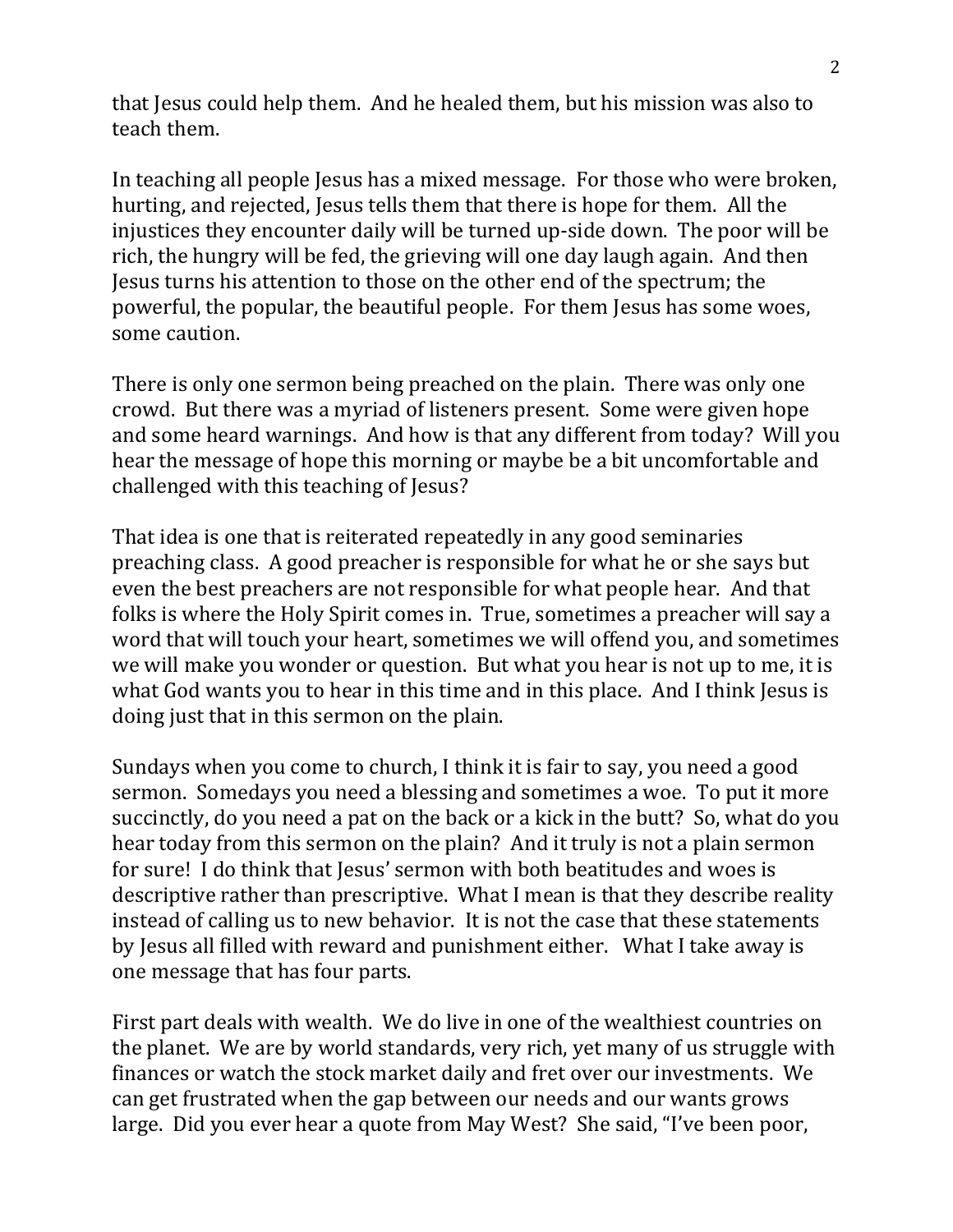and I've been rich. Believe me, rich is better." On the outside it seems like it should be true, but it is not always the case.

Being a St Olaf graduate, I always enjoyed the wisdom of Soren Kierkegaard, where the volumes of his works were translated, studied, and are stored. Kierkegaard once wrote: "I walked into a spectacular cathedral surrounded by stained glass windows. I watched as the preacher, dressed in silk robes opened a bible with gold edges and read these words: 'If anyone wants to be my disciple, let them sell their possessions, give away their money, and come follow me.' And Kierkegaard said, 'I looked around, and no one else was laughing!'"

You see, wealth can be a blessing or a woe. It can bring us joy, or it can cause angst. But the one thing it cannot do is bring us eternal life. All the financial security in the world cannot make us secure, only Jesus can and did that.

The second part of this text has to do with hunger. That is one of my peeves that interestingly comes after Jesus talks about wealth. I cannot tell you how much I believe in this statement; We live in the richest country in the world and there is no reason, no reason at all that any child should ever go to bed hungry. And yet it is true that many do close their eyes at night with an empty belly. What a travesty when our country is constantly talking about food. "Atkins", "South beach", "Weight Watchers" and the list goes on. We are obsessed with food. This week we have heard repeatedly that the price of our precious wings is at an all-time high, just before the Super Bowl, go figure. So, most of us who live to eat do not know the real feeling of hunger. And no one knows better than I do that food can be a blessing or a woe. Gluten aside just ask Rodney about my cooking. But might I remind you that there are all different kinds of hunger.

Laughing and weeping comes next on our list. Have you been to a wedding lately? Did you hear tears of joy or tears of sadness? Or how about going to a funeral? I know we don't seem to have as many actual funerals in the church today but try to remember the last one you attended. Was there laughter that flowed right along with the sadness and grief? Can that be a cover up, so we don't have to show anyone how we are really feeling?

Remember a book by Dr Thomas Harris written in 1969, I'm OK, You're OK. Over 15 million copies are in print today. The book tried to answer the conflict between good and evil. It was the talk of the town. Everyone wanted to read it to find out if they were truly Ok or not! In 2008 there was a book